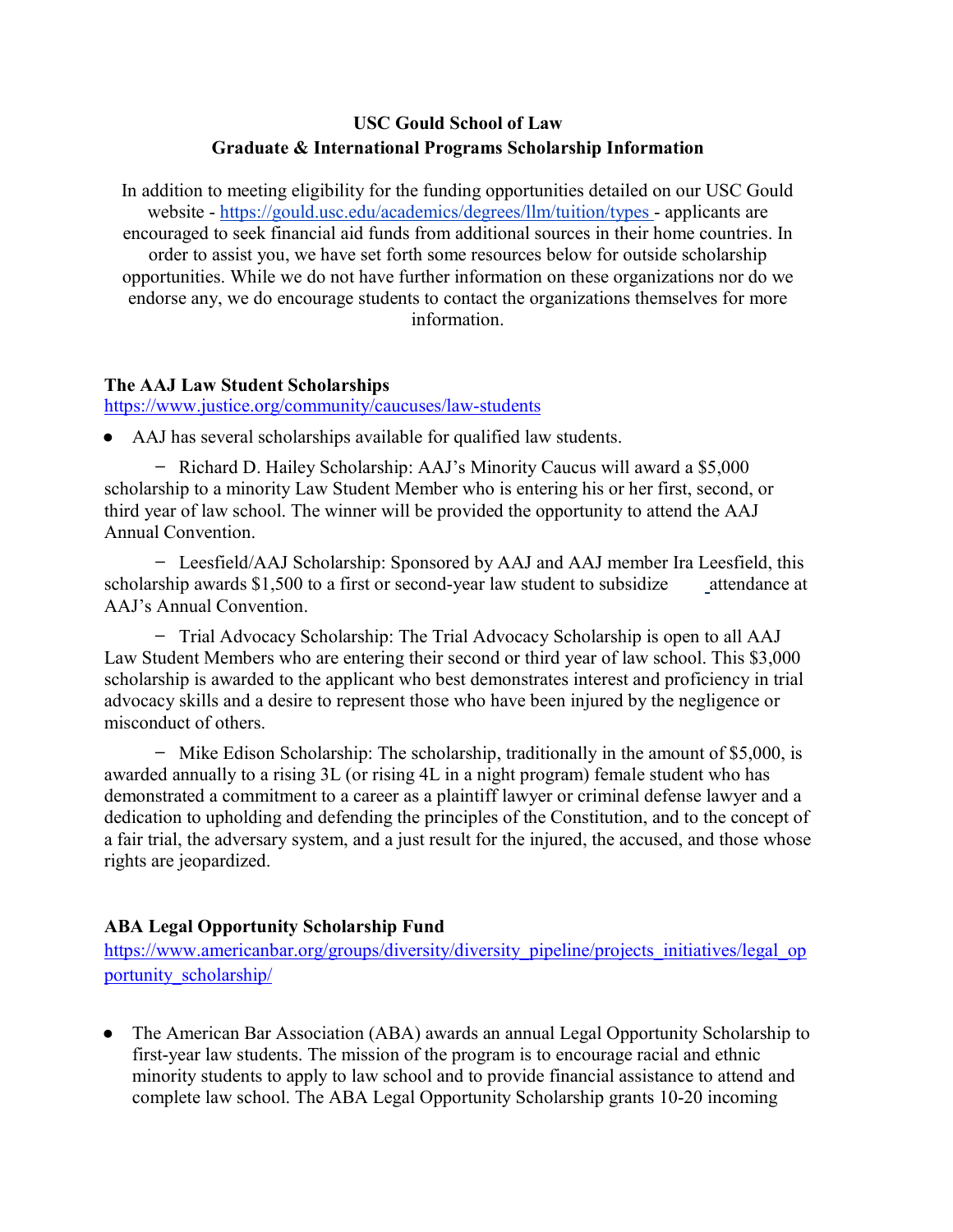diverse law students with \$15,000 of financial aid over their three years in law school.

### **Advance Africa**

<https://www.advance-africa.com/Scholarships-and-Grants.html>

**●** Advance Africa offers products and services geared towards advancement of Africans. These include LLM and study abroad law [scholarships,](https://www.advance-africa.com/Scholarships-for-Study-in-Africa.html) as well as [development jobs in](https://www.advance-africa.com/Jobs-in-Africa.html) [Africa,](https://www.advance-africa.com/Jobs-in-Africa.html) [internships,](https://www.advance-africa.com/internships.html) and [volunteer in Africa opportunities.](https://www.advance-africa.com/Volunteer-in-Africa.html)

## **A Fundação Estudar**

<http://www.estudar.org.br/?idioma=1>

**●** Líderes Estudar is a program of the Estudar Foundation that provides scholarships to Brazilians with high potential. These awards are available to Brazilian youths of up to 34 years of age who identify with the values of Estudar, present academic excellence and want to leave a great legacy for the country. Candidates must be in the process of acceptance, enrolled or attending higher education in one of the four categories of scholarship: full graduation in Brazil, academic exchange or double diploma abroad, full degree abroad, or postgraduate abroad.

### **AGBU Scholarship Program**

<https://agbu.org/education/scholarships>

**●** AGBU awards over \$1 million annually to young adults pursuing their Bachelor's and Master's degrees in over 40 countries across 6 continents. Only students of Armenian descent who are enrolled in full-time degree programs for the entire academic year are eligible to apply.

## **Aide Financière Aux Études (Quebec, Canada)**

<http://www.afe.gouv.qc.ca/en>

**●** Aide Financière Aux Études provides Canadian citizens and permanent residents, refugees or protected persons who are residents of Quebec with financial assistance for full-time study at an educational institution in or outside of Quebec through the Loans and Bursaries Program. Financial assistance is also available for part-time students through the Loans Program for Part-Time Studies.

## **Albertson & Davidson, LLP, Scholarship**

<https://www.aldavlaw.com/scholarship/>

**●** Albertson & Davidson hosts an annual scholarship contest for students attending a domestic, U.S. based college or university. Using data from the government, private agencies or non-profits, applicants must create and submit an infographic that addresses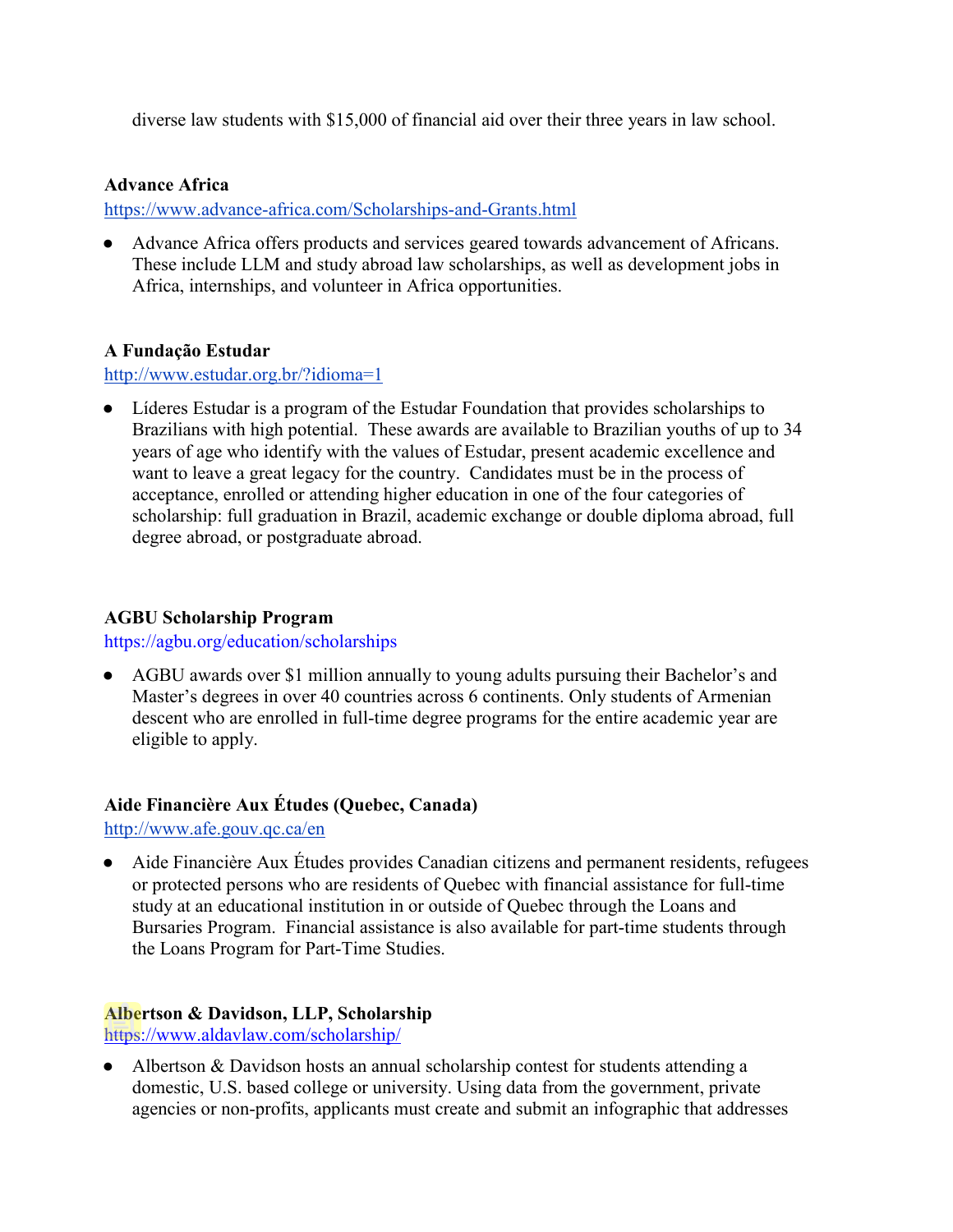one of the topic specified by the firm.

# **Alexander Graham Bell Association for the Deaf and Hard of Hearing**

<https://www.agbell.org/Connect>

**●** AG Bell offers various scholarships and financial aid programs for students who are deaf or hard of hearing. The George H. Nofer Scholarship is for full-time graduate students who are attending law school or a masters or doctoral program in public policy or public administration.

### **American Association of Law Libraries**

<https://www.aallnet.org/education-training/scholarships/>

**●** The American Association of Law Libraries awards scholarships in significant amounts in various categories to assist individuals in meeting their educational goals in the field of legal information. Many of the scholarships are reserved for individuals who intend to have a career as a law librarian.

### **American Association of University Women (AAUW) Educational Foundation Fellowships and Grants**

<https://www.aauw.org/what-we-do/educational-funding-and-awards/international-fellowships/>

**●** International Fellowships are awarded for full-time study or research in the United States to women who are not U.S. citizens or permanent residents. Both graduate and postgraduate studies at accredited United States institutions are supported. Recipients are selected for academic achievement and demonstrated commitment to women and girls.

## **American Foundation for the Blind, Inc.**

[https://www.afb.org/about-afb/events-and-awards/other-scholarships-and-grants-students](https://www.afb.org/about-afb/events-and-awards/other-scholarships-and-grants-students-blind-or-visually-impaired)[blind-or-visually-impaired](https://www.afb.org/about-afb/events-and-awards/other-scholarships-and-grants-students-blind-or-visually-impaired)

**●** Provides scholarships and links to various organizations that offer financial awards and assistance to students who are blind or visually impaired.

## **American Indian Graduate Center (AIGC)**

<https://www.aigcs.org/scholarships-fellowships/graduate-students/>

**●** AIGC offers numerous scholarships and funding opportunities for qualified graduate students. In most cases candidates must be an enrolled member of a federally recognized American Indian tribe or Alaska Native group OR provide documentation of ancestry to possession of one-fourth degree Indian blood of a federally recognized tribe.

## **American-Scandinavian Foundation (ASF) (Scandinavia)**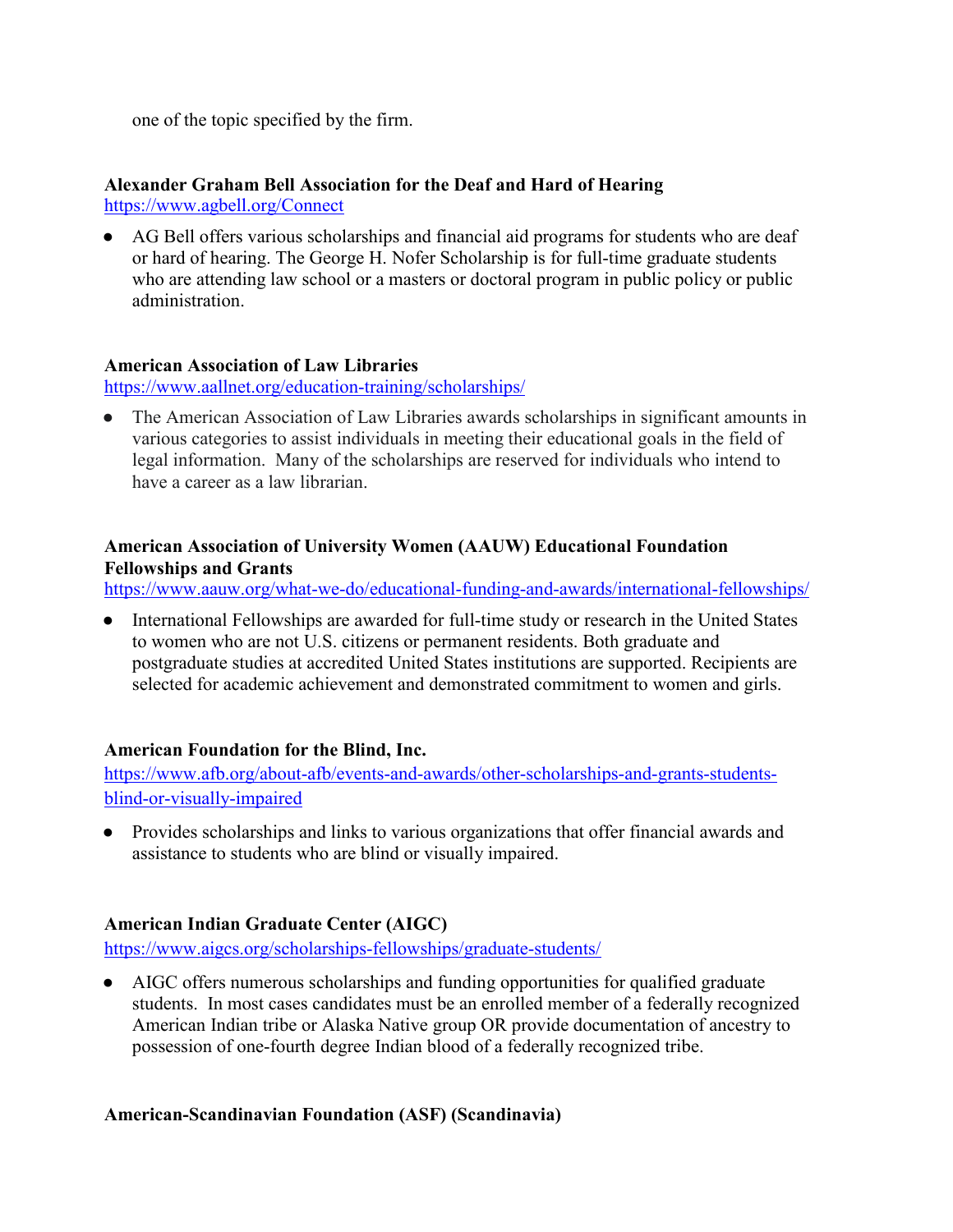#### <http://www.amscan.org/fellowships-grants/grants-and-awards-for-scandinavians/>

**●** The ASF offers over \$500,000 in funding to Scandinavians to undertake study or research programs (usually at the graduate level) in the United States for up to one year. Awards are made in all fields. Applicants must be citizens of Denmark, Finland, Iceland, Norway or Sweden.

## **AMIDEAST**

### https:[//www.amideast.org](http://www.amideast.org/)

**●** Provides support and information on scholarship programs and exchange opportunities for students from the Middle East and North Africa.

## **Antonoplos & Associates Legal Scholarship**

<https://www.antonlegal.com/scholarships/>

**●** The Antonoplos & Associates Legal Scholarship will award **\$2,500** to one incoming or current law student who shares our passion for assisting communities through the legal field.

## **Armenian International Women's Association (AIWA) Scholarships**

https://aiwainternational.org/scholarships/

**●** AIWA annually awards the Agnes Missirian, Lucy Kasparian Aharonian, Ethel Jafarian Duffett, Rose "Azad" Hovannesian, Hasmik Mgrditchian, Dr. Carolann S. Najarian, Aimee Keushguerian, Aznive Melidonian Renjilian, Hripsime Parsekian, Olga Proudian, and Mary V. Toumayan scholarships. The scholarships are awarded to full-time female students of Armenian descent attending accredited colleges or universities.

#### **Armenian Students Association**

<http://www.asainc.org/national/scholarships.shtml>

**●** Information and links to general scholarship and financial aid directory for students of Armenian descent.

## **Arthur C. Helton Fellowship Program**

<http://www.asil.org/about/helton-fellowship-program>

**●** Helton Fellowships provide financial assistance in the form of "micro-grants" for law students and young professionals to pursue field work and research on significant issues involving international law, human rights, humanitarian affairs, and related areas. The fellowships are intended to help cover travel, housing, living expenses and other costs related to the Fellow's fieldwork and research.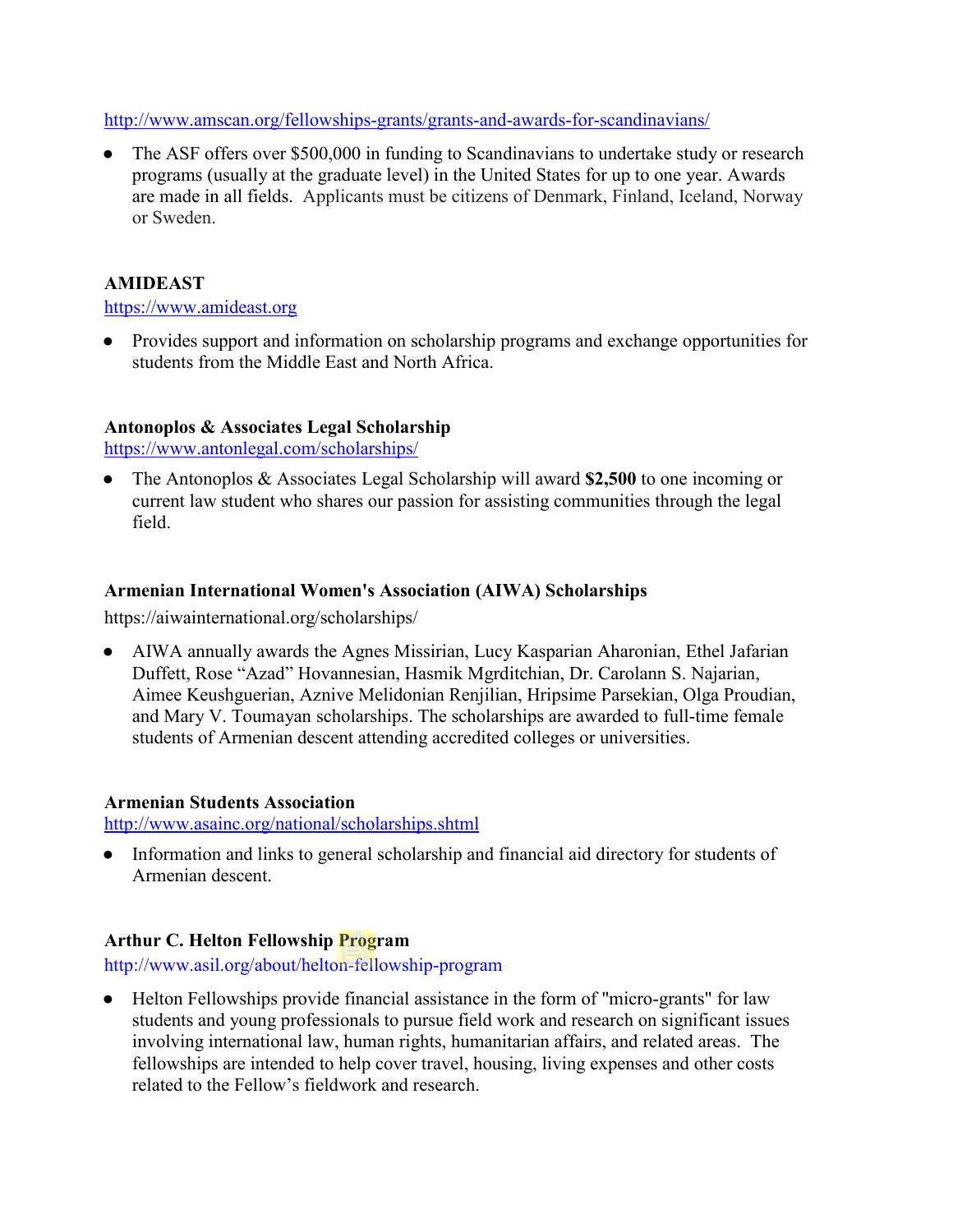#### **Asian American Bar Association (AABA) Scholarships**

https://www.aaba-bay.com/aaba-foundation

**●** The AABA awards scholarships to deserving law students who are committed to advocating and improving their communities, including through public interest work for the Asian Pacific American (APA) community or other underrepresented communities. The amount of the scholarship is based on demonstrated financial need, but is typically at least \$5,000.

## **Association on American Indian Affairs (AAIA)**

<https://www.indian-affairs.org/scholarships.html>

AAIA offers graduate scholarships to help Native American students attain an education that will benefit their families and their communities. AAIA scholarships are open to full-time students enrolled in either federally recognized or non-federally recognized tribes that are located in the continental U.S. and Alaska.

### **Avonte Oquendo Memorial Scholarship for Autism**

<https://www.perecman.com/avonte-oquendo/autism-scholarship/>

**●** The Perecman Firm, P.L.L.C. is offering a \$5,000 scholarship for a student living with autism, or whose loved one is living with autism.

#### **Bakala Foundation Scholarship**

<https://www.bakalafoundation.org/en/programy/scholarship/>

**●** Financial support to highly-achieving Czech students looking to study abroad. Eligibility: prospective students seeking an integrated bachelor's or master's programs at a leading university abroad. Student must have Czech citizenship or a permanent residence permit in the Czech Republic and be no older than 33 years of age at the time of application.

## **Banking & Financial Services Law Association (BFSLA)**

<https://bfsla.org/>

**●** The BFSLA provides scholarships to Australian and New Zealand citizens and permanent residents who wish to pursue postgraduate study in the law relating to banking, financial services or a related field at an internationally-recognized, overseas university. The scholarship is worth up to \$50,000 to assist with the costs of tuition, living expenses and related travel.

## **Baumgartner Law Firm Law Student Scholarship**

https://baumgartnerlawyers.com/baumgartner-law-firm-scholarship-application/

**●** The Baumgartner Law Firm offers an annual law student scholarship to needy individuals who are enrolled at an accredited law school in the United States. This scholarship will be awarded based on need and commitment to helping others. A onetime award of \$3,000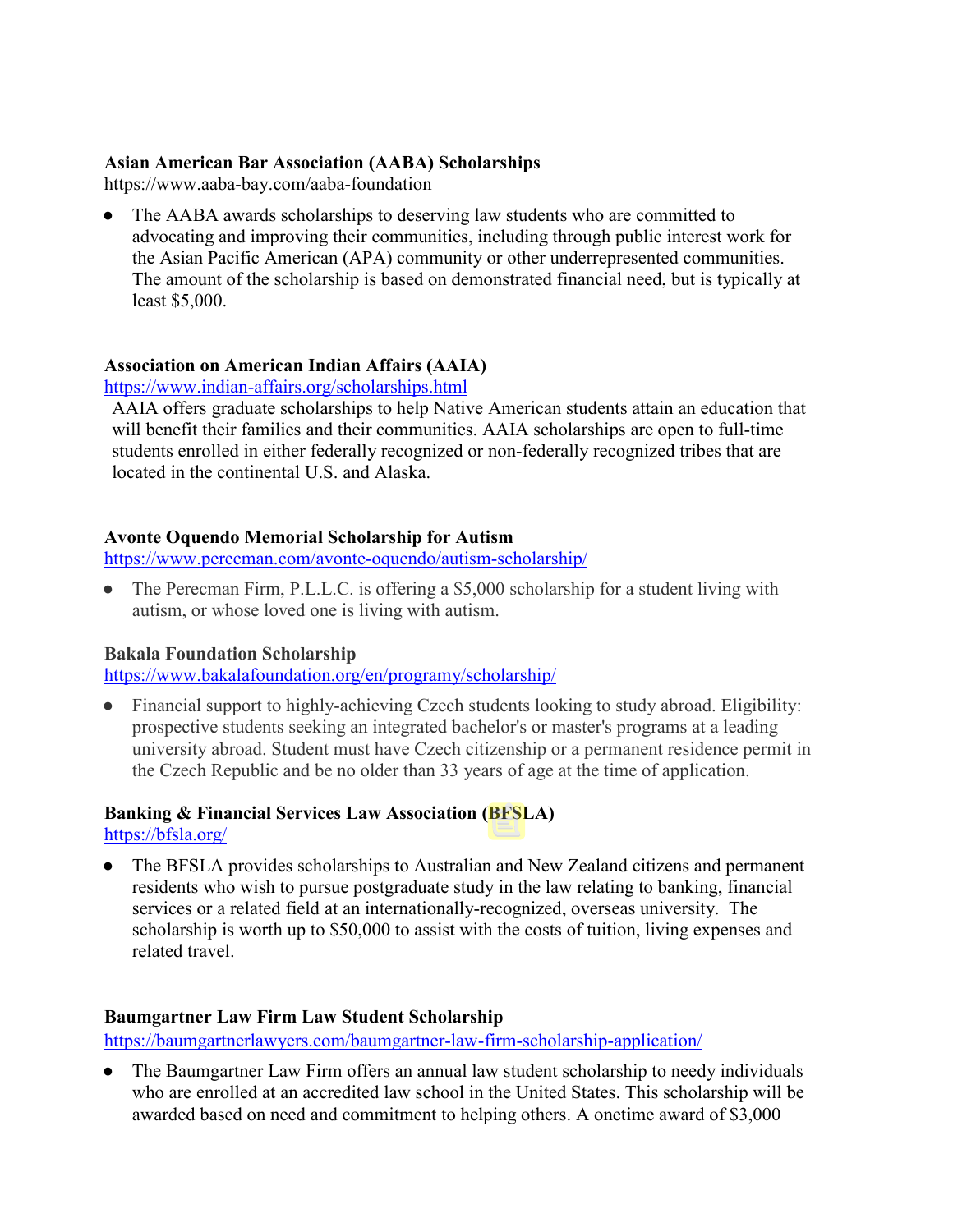will be awarded to one winner to be used for tuition, books and law school expenses. Deadline: August 31, 2019.

### **Bankruptcy Law Center Scholarship Contest**

<https://www.bankruptcyattorneys.org/bankruptcy-law-center-scholarship-contest/>

**●** The Bankruptcy Law Center awards \$500 twice a year to a college or university student or law student. Applicants must submit an essay discussing student loan topics selected by the Bankruptcy Law Center.

### **Becas Chile**

<https://www.conicyt.cl/becasconicyt/>

**●** The Advanced Human Capital Training Program offers various scholarships covering full tuition and/or other financial assistance for postgraduate studies. Awarded to Chileans, or foreign permanent residents of Chile, who have evidenced an outstanding performance in their academic, social and professional fields.

## **The Belgium American Educational Foundation (BAEF)**

<https://baef.be/>

**●** BAEF awards fellowships providing students with financial assistance for tuition, a stipend, and health insurance. The fellowships are open to Belgian citizens pursuing graduate studies or research in the United States, including Masters and LL.M. degree programs.

## **British Universities North America Club (BUNAC) (United Kingdom)**

<http://www.postgraduatefunding.com/award-1056>

**●** BUNAC provides the BUNAC Educational Scholarship Trust (BEST) to up to ten recipients each year, in an amount of up to \$10,000 per recipient. The award is open to citizens of the United Kingdom (with a valid UK passport) who have graduated from a United Kingdom university within the last 5 years. Candidates must be undertaking a postgraduate course in the United States or Canada (cannot already have started the course or be part of an exchange program).

## **Buckfire & Buckfire, P.C. Law School Diversity Scholarship Program**

<https://www.buckfirelaw.com/library/scholarships.cfm#law>

**●** In order to be considered for the scholarship, the student must be a member of an ethnic, racial, or other minority, or demonstrate a commitment to issues of diversity within their academic career. The applicant must also be a U.S. citizen. The scholarship will award \$2,000 to one student selected by Buckfire's scholarship selection committee.

## **Carole Bailey Scholarship**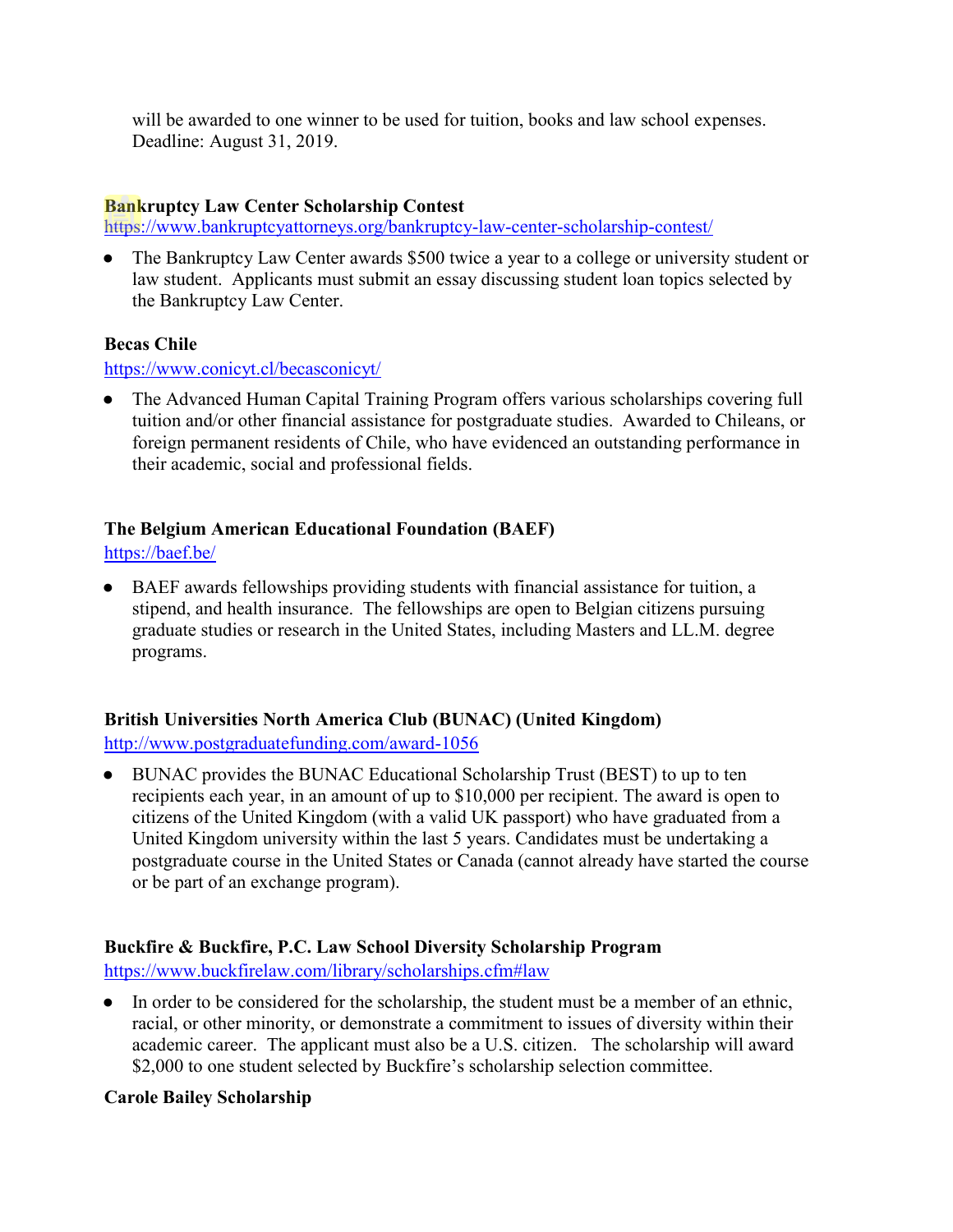## <http://cfcbar.org/carole-bailey-scholarship>

**●** The U.S. Court of Federal Claims Bar Association will award at least one annual law student scholarship of up to \$5,000.00, in honor of the Court's former Chief Deputy Clerk of Administrative Services, Carole Bailey. Applicants must be enrolled or enrolling in any law school accredited by the American Bar Association and able to demonstrate either an interest in pursuing a public service legal career, or a past or present commitment to public service.

## **COLFUTURO (Colombia)**

## **https://www[.colfuturo.](https://www.colfuturo.org/programas/credito-beca/informacion-general)org/programas/credito-beca/informacion-general**

**●** COLFUTURO is a Colombian non-profit foundation that provides financing to Colombians to help increase their access high-quality postgraduate study programs abroad.

## **College Women's Association of Japan Scholarship (CWAJ)**

<https://cwaj.org/scholarship/>

**●** CWAJ's Study Abroad program supports women who are Japanese nationals (or special permanent residents of Japan) who wish to study abroad for a graduate degree. Scholarships are based on candidates' academic excellence, the quality and feasibility of their proposed study, and their potential to contribute to society, and does not impose restrictions on field of study.

# **DAAD Scholarships for German Citizens (Germany)**

**●** <https://www.daad.de/de/>

The German Academic Exchange Service (DAAD) is a publicly-funded independent organization of higher education institutions in Germany. DAAD maintains a database of over 200 scholarship programs offered by DAAD and other select organizations. International students and scholars at North American universities are eligible for many of these scholarships, if they meet the conditions.

# **Davis-Putter Scholarship Fund**

## <https://davisputter.org/>

**●** The Davis-Putter Scholarship Fund aids people active in movements for social and economic justice. These need-based scholarships are awarded to students who are able to do academic work at the college or university level or are enrolled in a trade or technical program and who are active in the progressive movement. Applicants must have participated in activities in the United States, and there is a strong preference for applicants who plan on working in the United States. The maximum award amount is \$15,000, and may be smaller depending on the applicant's circumstances and the amount of money available.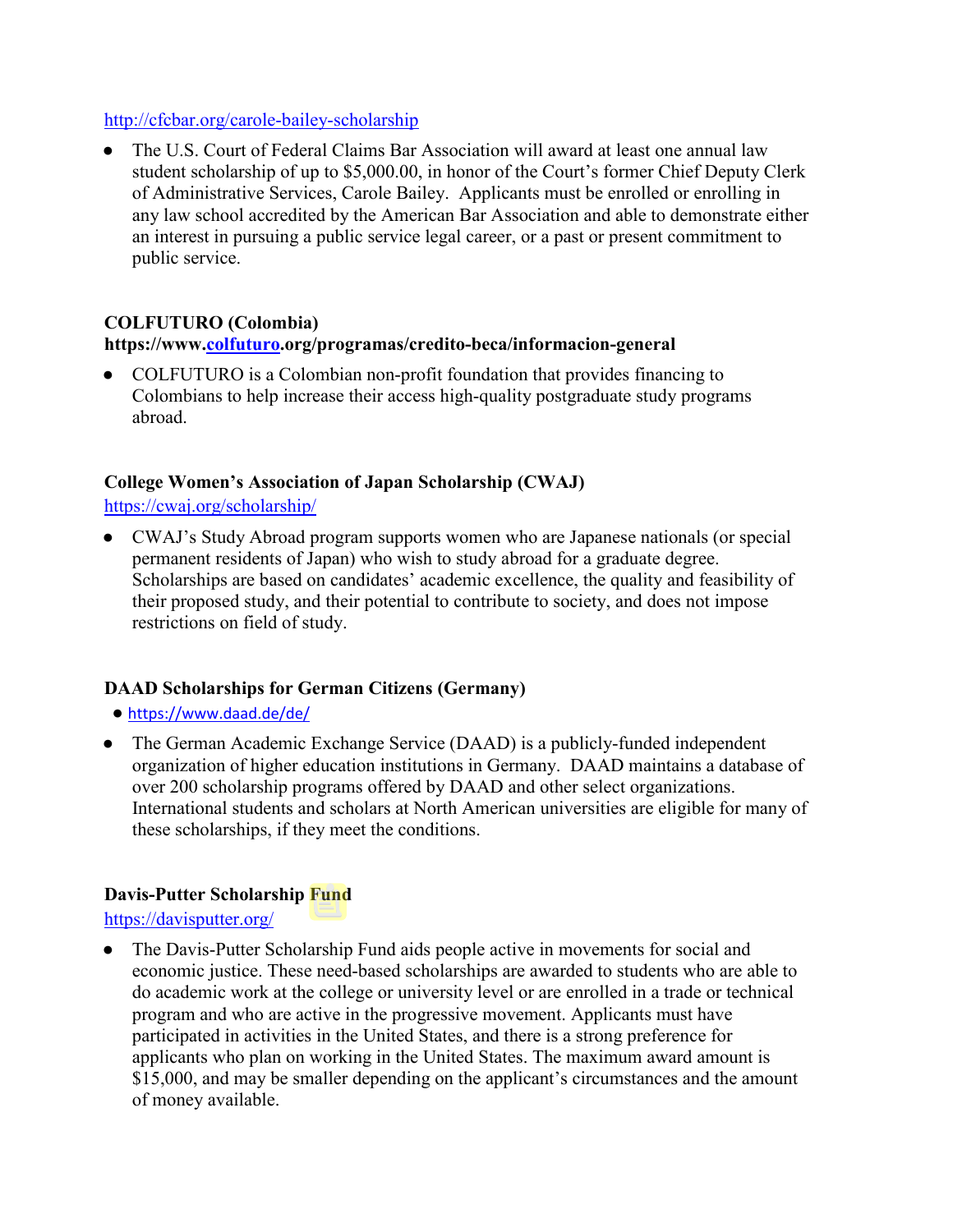### **Dolman Law Group Scholarship**

https:/[/www.dolmanlaw.com/scholarship](http://www.dolmanlaw.com/scholarship)

**●** The Clearwater auto accident attorneys at the Dolman Law Group offer a \$1,100 bi-annual scholarship to a current or prospective college student. The scholarship is awarded to the winner of a video essay contest.

## **Dolores Zohrab Liebmann Fellowship**

<http://fdnweb.org/liebmann/>

**●** Fellowships covering cost of tuition plus an additional stipend are available for graduate study at designated institutions located in the U.S. (including USC), as well as independent research or study projects. These Fellowships are awarded only to candidates who have outstanding undergraduate records and have demonstrated a need for financial assistance. Student applicants can be of any national descent but must be U.S. citizens.

### **Dream Act Scholarship**

<https://thevisafirm.com/2020-dream-act-scholarship/>

**●** The DREAM Act scholarship (\$500) supports individuals who are interested in making a difference in the lives of immigrants and other non-native individuals living in the United States. The DREAM Act Scholarship is open to any student enrolled in a community college, private or public undergraduate college or university, graduate program, business school, or law school in the United States.

#### **eduPass**

<http://www.edupass.org/scholarships/>

**●** eduPass is a useful guide for international students, including information on scholarships, loans, and finding funding through organizations.

## **Elite Lawyer Scholarship**

<https://www.elitelawyer.com/elite-lawyer-scholarship>

**●** Students currently enrolled in an undergraduate or graduate program at an accredited U.S. college or university with at least 3.0 GPA can enter for a chance to win a \$500 scholarship toward tuition or other educational expenses. In order to be considered, you must submit either a 500-word essay or a 2-minute video presentation in response to the following question: What positive change are you working to bring to your community this year?

## **Embassy of the United Arab Emirates: Ministry of Higher Education**

https:[//www.uae-embassy.org/services-resources/students/scholarship-programs](http://www.uae-embassy.org/services-resources/students/scholarship-programs)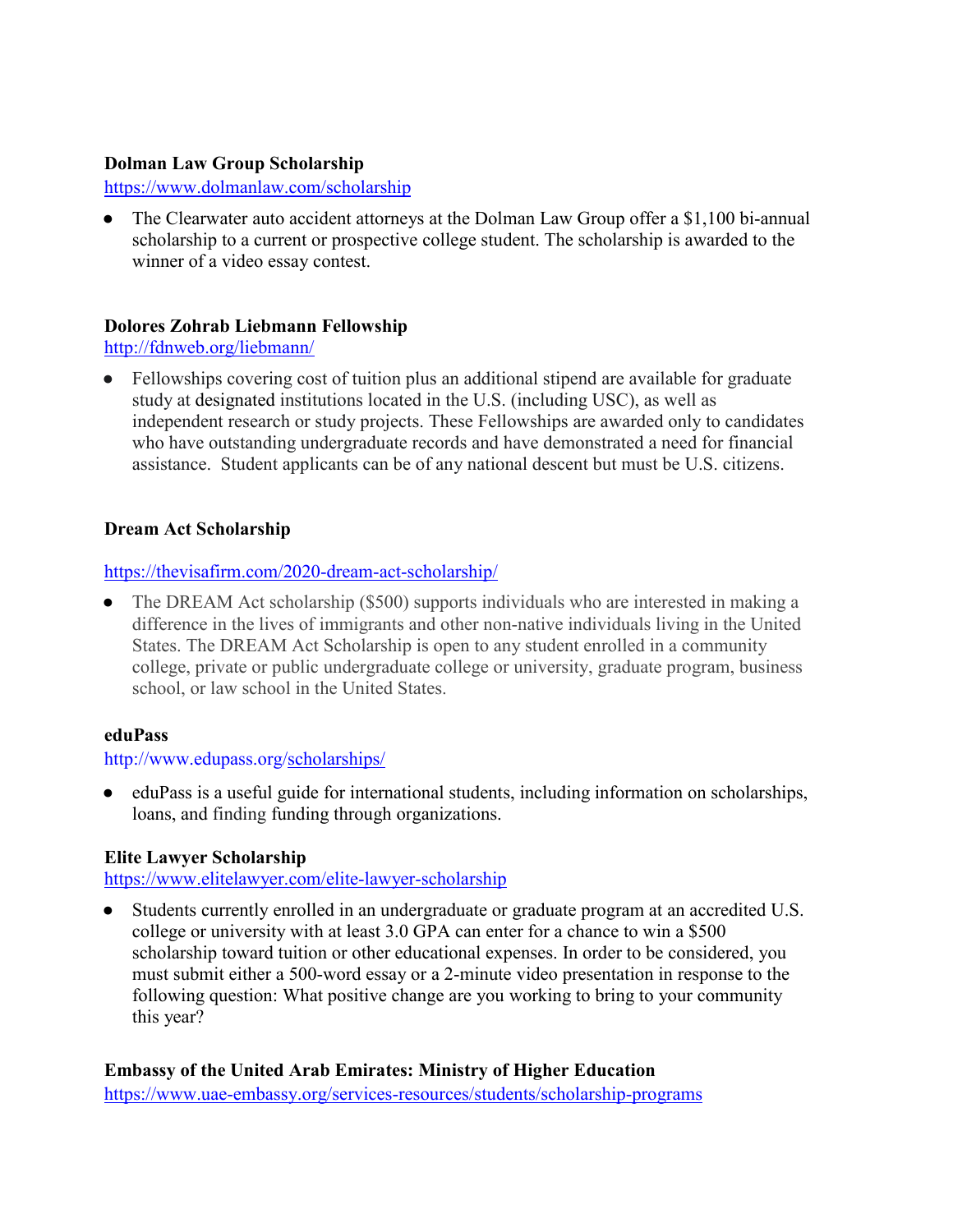**●** Provides support to students from the UAE studying in the United States, including information about available scholarship programs.

## **Finlandia Foundation National Scholarship (Finland)**

<https://finlandiafoundation.org/programs/scholarships/p-j-c-lindfors-legal-scholarship/>

**●** The P.J.C. Lindfors Legal Studies Fund provides financial support to Finnish citizens who have applied, have been accepted, or are currently enrolled in law school in the United States. To be eligible, candidates must have completed at least one year of studies at a law faculty of Finland. The annual scholarship awards range from \$1,000 - \$3,000.

## **Florin/Roebig Scholarship**

<https://florinroebig.com/scholarship/>

**●** This scholarship essay contest awards \$1,500 to students enrolled full-time at a secondary or post-secondary academic institution in the U.S.

## **Fondo Per Studenti Italiani (The Italian Student Loan Fund) (Italy)**

<http://www.fondostudentiitaliani.it/>

**●** Non-profit corporation that offers financial aid to Italian university graduates, who wish to obtain a post-graduate degree (Master's or Ph.D.) in the United States. Applicants must be Italian citizens and no more than 35 years old.

## **Foreignborn.com**

[http://www.foreignborn.com/study\\_in\\_us/8-paying4school.htm](http://www.foreignborn.com/study_in_us/8-paying4school.htm)

**●** A site providing links to various sources of financial aid as well as information on finding funding through your own country or through organizations in the United States.

## **Foundation for Community Association Research**

<https://foundation.caionline.org/scholarships/>

**●** The Foundation supports the production and dissemination of academic work in the community association field through the Byron Hanke Fellowship for Graduate Research on Community Associations. The Byron Hanke Fellowship is available to students in graduate level program (masters, doctoral, legal) working on topics related to community associations. Applicants must be enrolled, at time of application and through the research period, in a graduate level program (legal) at an accredited higher education institution in the United States.

## **Franks, Koenig & Nuewell Advocate for Civil Justice Scholarship**

<https://www.franksandkoenig.com/advocate-for-civil-justice-scholarship/>

**●** This \$1000 scholarship is offered to any student currently enrolled in an accredited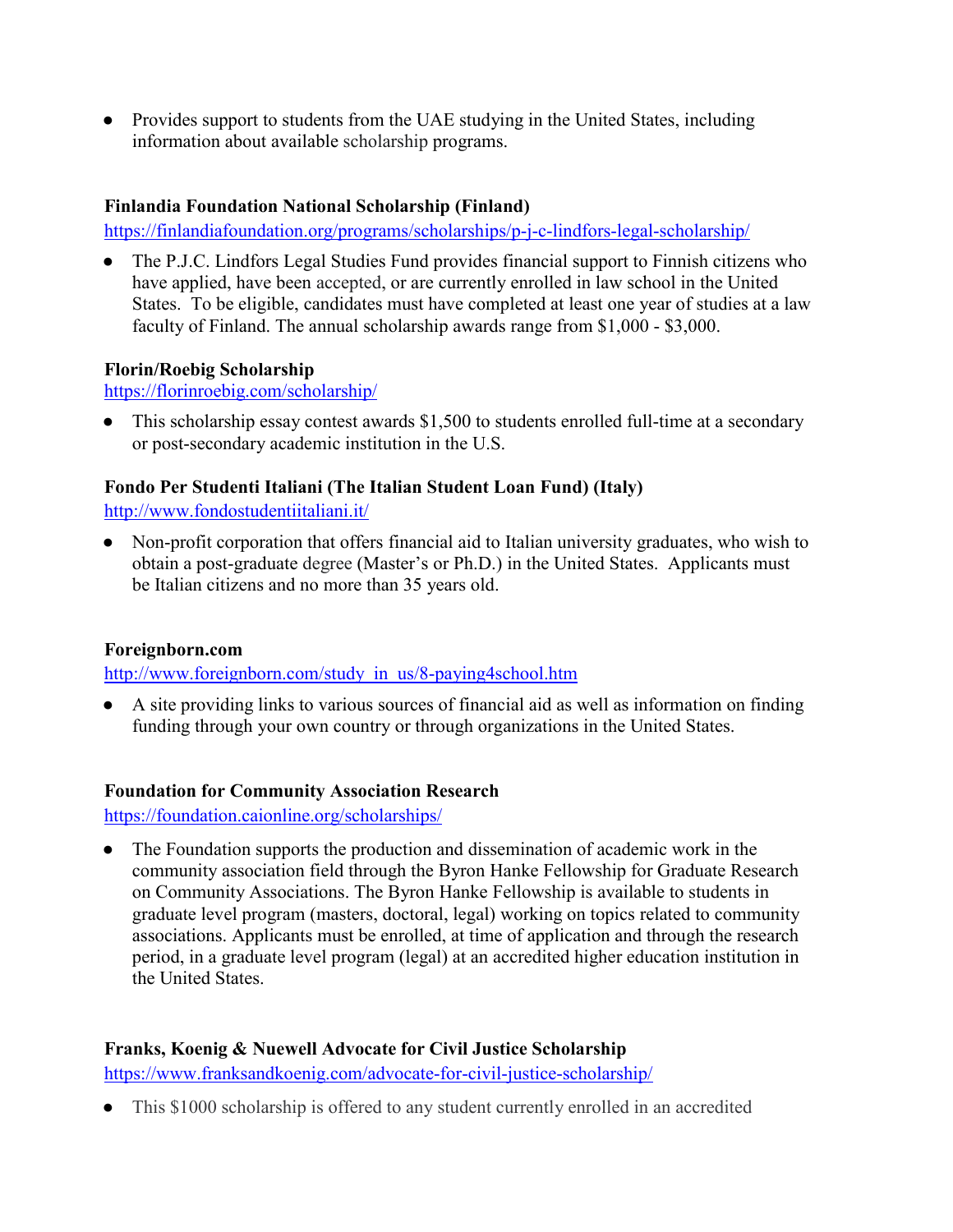community college, undergraduate, or graduate program in the United States. Candidates must have demonstrated an interest in civil justice through past and present volunteer, professional, and educational experiences.

## **Fulbright Foreign Student Program**

<http://foreign.fulbrightonline.org/>

**●** The Fulbright Foreign Student Program brings citizens of other countries to the United States for Master's degree or Ph.D. study at universities or other appropriate institutions. Eligibility and selection procedures vary by home country. Foreign students can apply for Fulbright Fellowships through the Fulbright Commission Foundation or United States Embassy in their home country.

# **Fulbright Grants for Students from Turkey**

<http://www.fulbright.org.tr/>

**●** The Turkey Fulbright Commission provides funding for American nationals and scholarships for Turkish citizens as well as education advising services free of charge.

## **Fundacja Kościuszkowska Polka**

https:[//www.thekf.org/kf/scholarships/about/](http://www.thekf.org/kf/scholarships/about/)

**●** The Kosciuszko Foundation (KF) offers various scholarships and grants to Polish citizens and United States citizens of Polish descent.

# **General Federation of Women's Clubs (GFWC)**

<https://www.gfwc.org/success-survivors/>

**●** GWFC is an international women's organization dedicated to community improvement by enhancing the lives of others through volunteer service. In additional to providing general information and resources, GWFC offers a Success for Survivors Scholarship to help those impacted by intimate partner violence who are pursuing higher education.

# **George H. Nofer Scholarship for Law and Public Policy (for Students Who are Deaf or Hard of Hearing)**

https:[//www.agbell.org/Connect/NoferScholarship](http://www.agbell.org/Connect/NoferScholarship)

**●** The George H. Nofer Scholarship for Law and Public Policy is for full-time graduate students with a pre-lingual bilateral hearing loss in the moderately-severe to profound range, who use listening and spoken language as their primary method of communication, and who are attending full-time an accredited mainstream law school or graduate school working towards a Master's or doctoral degree in public policy or public administration. Up to three awards of up to \$5,000 each may be awarded per year.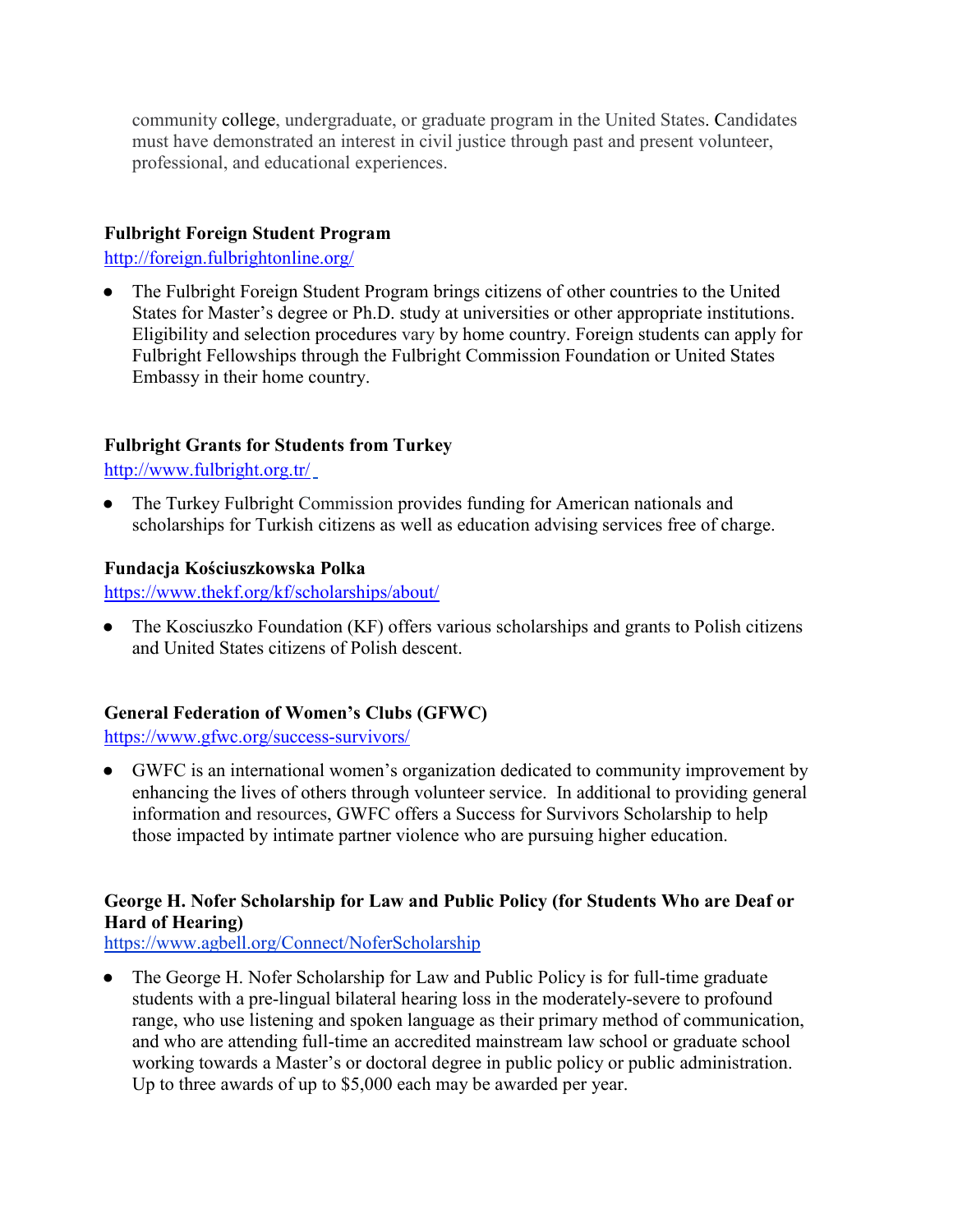## **Georges Lurcy Charitable and Educational Trust**

<https://www.lurcy.org/bourses/>

**●** The Georges Lurcy Charitable and Educational Trust awards scholarships and research grants to French students who are enrolled at a university in the United States. Candidates of French Nationality and residing in France who are able to demonstrate proficiency in English and the excellence of their academic career are eligible for this scholarship. Approximately six scholarships of approximately \$20,000 are awarded each year.

## **Golden Key National Honour Society Member Scholarships**

<https://www.goldenkey.org/scholarships-awards/overview/>

**●** Golden Key is one of the largest, most renowned international honor societies with 400 chapters located in eight countries around the globe. Golden Key offers hundreds of thousands of dollars in scholarships and awards each year, including those for both undergraduate and graduate students. Only Golden Key members are eligible to apply.

## **Gould & Jefferson of Beverly Hills Scholarship**

<https://gojefflaw.com/scholarship/>

**●** This scholarship is intended to alleviate some of the financial burden for law school students who want to use their legal degree to help injury victims. Eligible students may receive a \$2,500 scholarship award upon submitting an application and interviewing.

## **GuateFuturo**

<http://guatefuturo.org/programa-credito-beca/>

**●** Provides credit and other financial support Guatemalan students to increase access to high-quality postgraduate study programs abroad.

## **Haniel Stiftung Scholarships for German Students**

[https://www.haniel-stiftung.de/en/promoting-future-generations/qualifications-for-working](https://www.haniel-stiftung.de/en/promoting-future-generations/qualifications-for-working-internationally)**[internationally](https://www.haniel-stiftung.de/en/promoting-future-generations/qualifications-for-working-internationally)** 

**●** The Haniel Foundation offers up to eight scholarships every year for a business-related postgraduate course in or outside Europe. This allows young German scholars to acquire supplementary qualifications to take up responsibilities in multinational companies and international organizations.

## **The Han Kun Youth Legal Scholarship**

<https://www.hankunlaw.com/CSR/enScholarship.html>

**●** The Han Kun Youth Legal Scholarship awards exceptional young graduates with outstanding academic records from China's universities (including universities in Hong Kong, Macao and Taiwan) who are continuing their education by pursuing advanced legal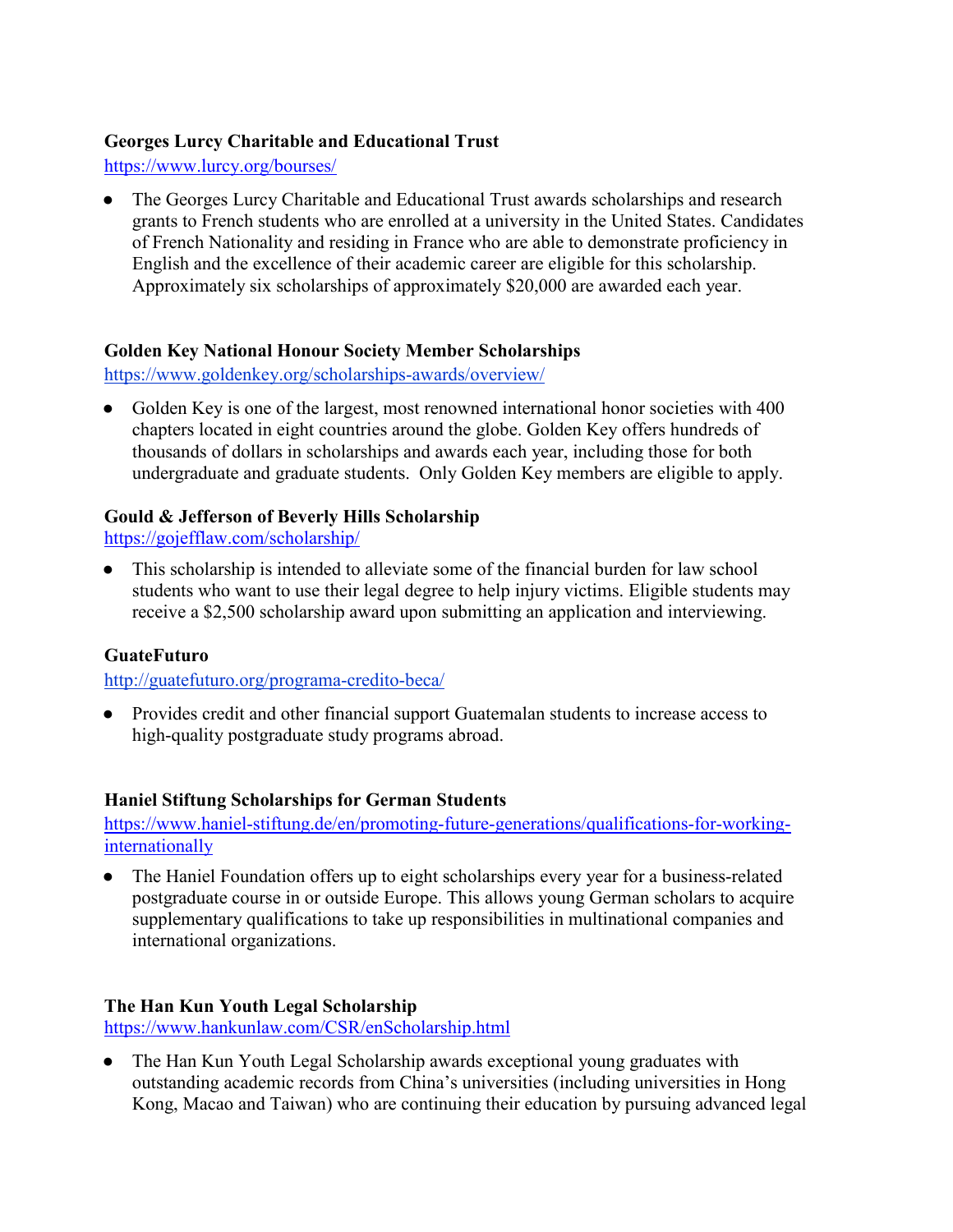degrees (including JD, LLM and LLB degrees in Hong Kong, Macao, Taiwan and foreign law schools), and who plan on pursuing a legal career in Mainland China after completing their studies. The scholarship annually awards five outstanding law students who each receive RMB 100,000.

# **The HBNA Legal Education Fund**

<http://www.hnbafund.org/Scholarships.aspx>

**●** The HBNA offers scholarships and financial awards to diverse law students through The HBNA Fund. Each program has distinct eligibility guidelines.

### **Hispanic Scholarship Fund**

<https://www.hsf.net/scholarship>

**●** The Hispanic Scholarship Fund is designed to assist students of Hispanic heritage. Scholarships are awarded are based on merit, and amounts range from \$500 to \$5,000 based on relative need among the scholars selected. All graduate fields are accepted.

### **Hon. William C. Conner Writing Competition**

<https://www.nyipla.org/nyipla/ConnerWritingAwards.asp>

**●** The Honorable William Conner Writing Competition was established to recognize exceptionally written papers that are submitted by law students and is presented each year at the New York Intellectual Property Law Association's Annual Meeting and Awards Dinner. The competition is open to students enrolled in a J.D. or LL.M. program (day or evening). The subject matter must be directed to one of the traditional subject areas of intellectual property, i.e., patents, trademarks, copyrights, trade secrets, unfair trade practices and antitrust. The winner will receive a cash award of \$1,500.00 and the runnerup will receive a cash award of \$1,000.00.

## **Hungary Initiatives Foundation (HIF)**

<https://www.hungaryfoundation.org/category/current-applications/>

**●** The HIF Scholarship provides support for Hungarian individuals who have been accepted into graduate academic programs (masters or doctoral programs) in the United States. Scholarship recipients are required to develop and conduct a Special Project of their choice during their supported semester which aims to strengthen relations between Hungary and the United States.

## **Idaho Advocates Scholarship**

<https://www.idahoadvocates.com/scholarship/>

**●** The Idaho Advocates, a personal injury law firm located in downtown Twin Falls, Idaho,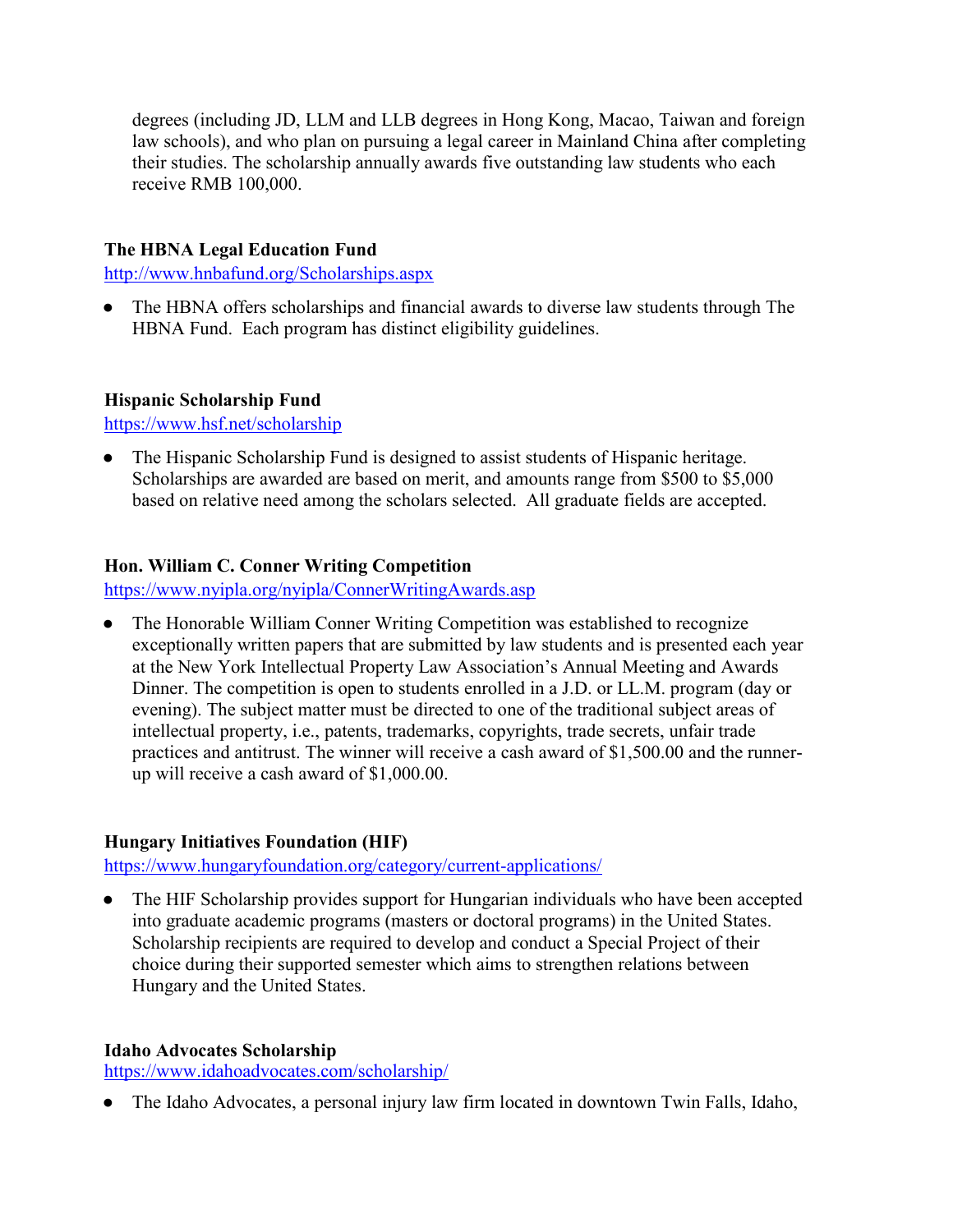offers biannual \$1,000 scholarships. Award recipients are selected based on their essay submission relating to a topic selected by Idaho Advocates. The competition is open to all current and prospective students enrolled in an accredited institution in the United States.

## **Immigrants Rising**

[https://immigrantsrising.org/resource/list-of-graduate-scholarships/#](https://immigrantsrising.org/resource/list-of-graduate-scholarships/)

**●** Immigrants Rising's List of Graduate Scholarships contains scholarships for graduate studies that don't require proof of citizenship or legal permanent residency. This up-todate list, organized by deadline date, contains scholarships at the local, state and national level.

## **Inlaks Foundation (India)**

<https://www.inlaksfoundation.org/scholarships/>

**●** Inlaks Scholarships provide the opportunity to young people with exceptional talent in any field to broaden their vision abroad and improve their skills to operate in society, thus making them a future vehicle of change in their environment. Scholarships are open to all Indian citizens who are resident in India at the time of application, provided candidates must be no more than 30 years of age.

## **Institute of International Education**

<http://www.iie.org/en/Students>

**●** IIE offers foreign students a "toolkit" of resources for funding study in the United States, with a focus on sources such as the Fulbright Program, Education U.S.A., and Funding for U.S. Study.

## **Instituto Ling (Brazil)**

<https://institutoling.org.br/bolsas-de-estudo/todas-as-bolsas/llm>

**●** The LLM Ling / Gouvea Viera Program offers partial scholarships for LL.M. programs at leading universities in the United States and Europe. Candidates must be Brazilian and have already been approved for a full time master's degree at the desired university. The value of each grant varies according to individual need for financial support.

## **International Student Organization in the U.S.A. (ISO)**

<http://www.intlstudent.org/scholarships.html>

**●** ISO provides a detailed list of organizations that provide scholarships and grants to international students of various backgrounds and areas of interest.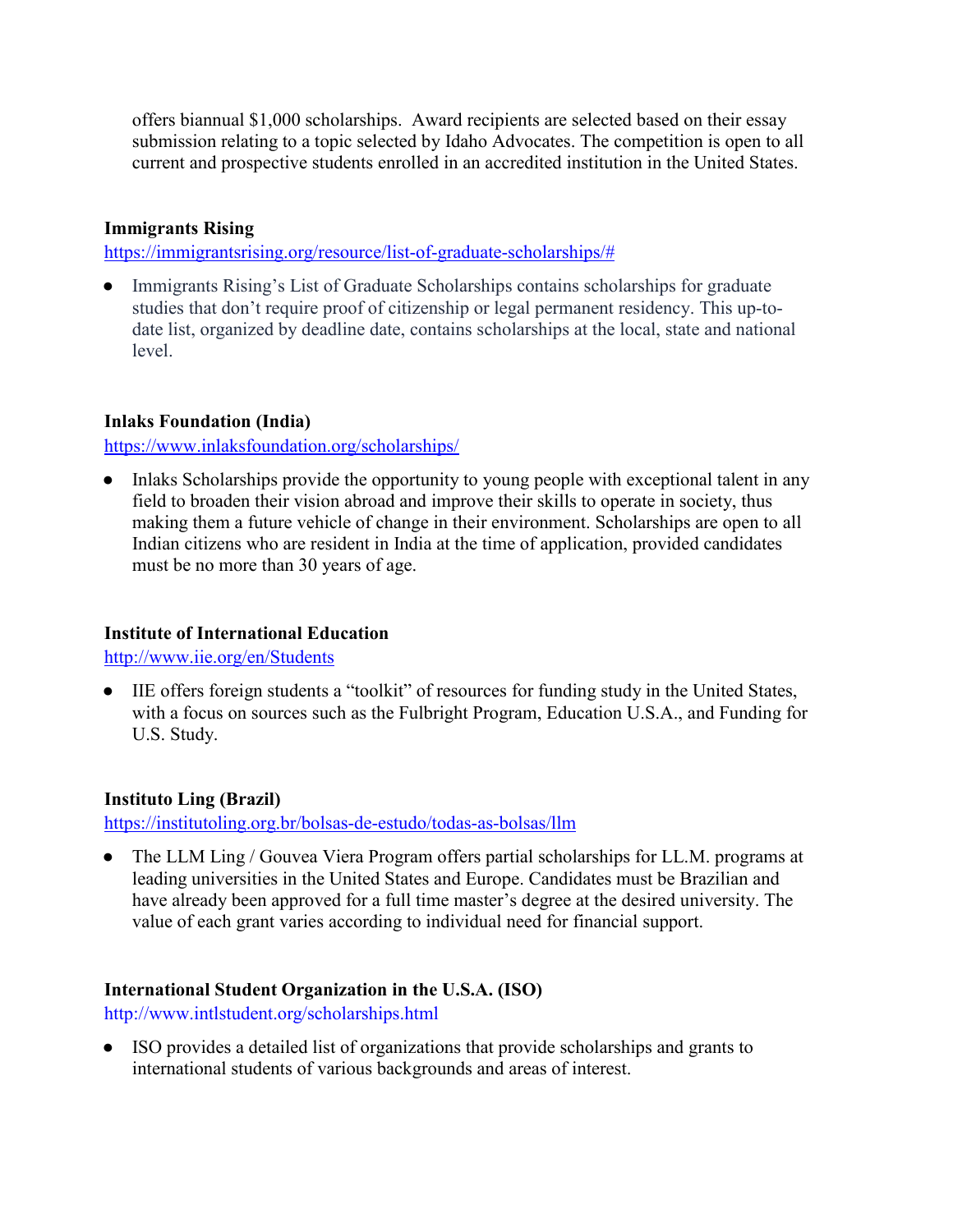## **Iranian American Bar Association (IABA)**

<https://iaba.us/iaba-scholarship/>

**●** IABA grants one or more scholarships each year to LLM students who have demonstrated a commitment to the advancement of the Iranian-American community. Applicants must be of Iranian heritage and full-time students at an accredited law school in the United States who are not otherwise receiving full educational funding from another organization.

## **Islamic Scholarship Fund (ISF)**

<https://islamicscholarshipfund.org/>

**●** ISF's mission is toincrease American Muslim representation in media, politics and government. ISF offers scholarships ranging from \$3,000 - \$10,000 to students majoring in an ISF supported major. Applicants must be U.S. citizens or permanent residents who are Muslim or active members of the Muslim community.

## **Japanese American Citizens League (JACL)**

<https://jacl.org/legacy-fund-grants>

**●** JACL's National Scholarship Program offers over 30 different scholarship awards to students who are entering undergraduate, graduate, law, and other programs. Every applicant must become a JACL member (open to everyone, of any ethnic background).

# **Jewish Vocational Service (JVS) Scholarship Program - SoCal**

<https://www.jvs-socal.org/program/scholarship/>

**●** The JVS Scholarship Program provides qualified Jewish students whose primary residence is in the Greater Los Angeles area with need-based financial aid. Students must be a U.S. citizen or documented legal permanent U.S. resident in order to be eligible for the JVS Scholarship.

## **The J.N. Tata Endowment for the Higher Education of Indians**

<http://www.jntataendowment.org/loan-scholarship-process>

**●** The J. N. Tata Endowment awards a one-time loan scholarship to Indian nationals only at the beginning of the course for full time Postgraduate/Ph.D./Postdoctoral studies/Research Fellowships studies abroad, in all fields, irrespective of caste, creed, gender or community.

## **Kamehameha Schools Scholarships for Hawaii Residents**

<https://apps.ksbe.edu/financialaid/post-highscholarships/>

**●** Provides financial aid and scholarship services for students, including those pursuing graduate degrees. Most scholarships are open to all students, though certain sponsors give preference to applicants of Hawaiian ancestry and/or Hawaiian residents.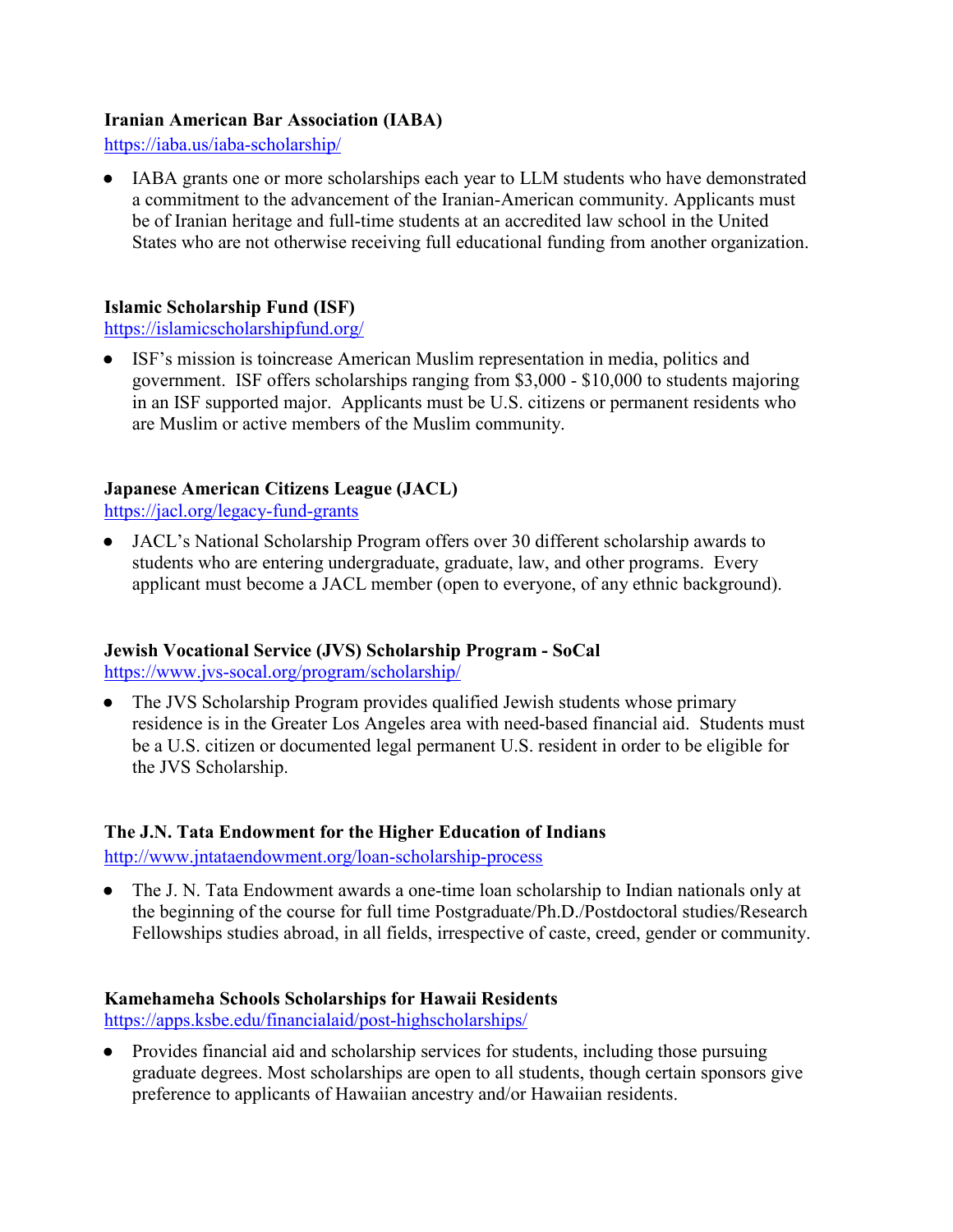### **King Abdullah Foreign Scholarship Program**

<http://www.mrzai.com/en/articles/10>

**●** The program of the Custodian of the Two Holy Mosques for foreign scholarships sends Saudi students to the best universities in various countries around the world to continue their studies.

### **Korean American Scholarship Foundation (KASF)**

<https://www.kasf.org/scholarships/>

**●** KASF scholarships (which range from \$500 to \$5,000) are offered to qualified Korean American students (including foreign students from Korea). All applicants must be enrolled in a full time program in the United States during the scholarship application year.

### **Laura Bassi Scholarship**

### <https://editing.press/bassi.php>

- **●** The scholarships are open to every discipline and are awarded three times per year: December, April, and August. The value of the scholarships are remitted through editorial assistance as follows:
	- Master's candidates: \$750
	- Doctoral candidates: \$2,500
	- Junior academics: \$500

## **Leo S. Rowe Pan American Fund**

<http://www.oas.org/en/rowefund/>

**●** The Rowe Fund is an educational loan program of the Organization of American States (OAS) that helps citizens from Latin America and Caribbean OAS Member States finance their studies or research in accredited universities across the United States by awarding interest-free loans of up to \$15,000.

## **The Levin Firm**

<http://www.levininjuryfirm.com/scholarship/>

**●** The Levin Firm offers bi-yearly \$1,000 scholarships to individuals who are currently attending or planning on attending an accredited United States college or graduate school in the near future.

## **LLM Guide**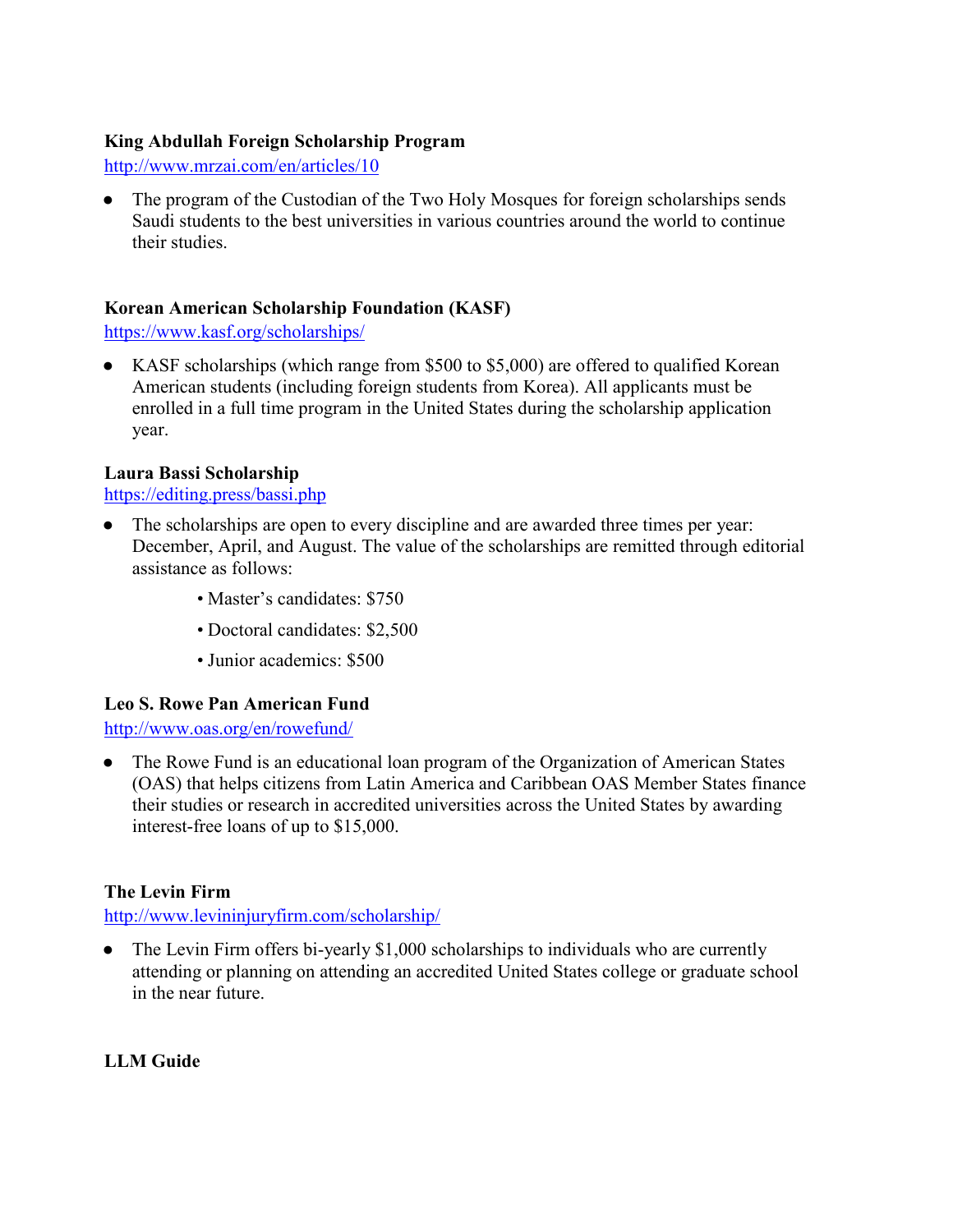## <https://llm-guide.com/articles/how-to-get-an-llm-scholarship>

**●** A brief guide to funding LL.M. study. Includes links to scholarships and grants.

# **LL.M. RoadMap**

<http://www.llmroadmap.com/llm-scholarships.html>

**●** Lists scholarships, fellowships, loans and other financing sources for LL.M. students.

## **Leukemia & Lymphoma Awareness Scholarship**

<https://www.renkinlaw.com/leukemia-lymphoma-law-school-scholarship/>

**●** Renkin Law Office offers a \$1000 scholarship to law students who have been affected by or are dealing with issues related to lymphoma or leukemia (either yourself or a family member).

## **Mackenzie King Scholarships for Canadians**

<http://www.mkingscholarships.ca/index-e.html>

**●** Two classes of Mackenzie King Scholarship are available to graduates of Canadian universities:

̶ The Open Scholarship is available to graduates of Canadian universities who pursue graduate study in any discipline.

̶ The Travelling Scholarship is available to graduates of Canadian universities who pursue graduate study in the United States or the United Kingdom in the areas of international relations or industrial relations.

## **Margaret McNamara Education Grants (MMEG)**

<http://www.mmeg.org/apply>

**●** MMEG provides grants to women from developing countries who are pursuing their education with the aim of improving the lives of women and children in their countries. Eligible applicants must be currently enrolled (not just accepted) in full-time programs at accredited universities in the United States or Canada. Applicants must be at least 25 years old and must not hold U.S. or Canadian citizenship or permanent residency.

## **Mexican American Legal Defense and Educational Fund (MALDEF) Law School Scholarship**

<http://www.maldef.org/leadership/scholarships/index.html>

**●** MALDEF supports law students who seek to further MALDEF's mission of advancing the civil rights of the Latino community in the United States through the legal profession. In recent years, MALDEF has annually awarded 5-15 law school scholarships of \$2,000 each to deserving law students from throughout the nation. The scholarship program is open to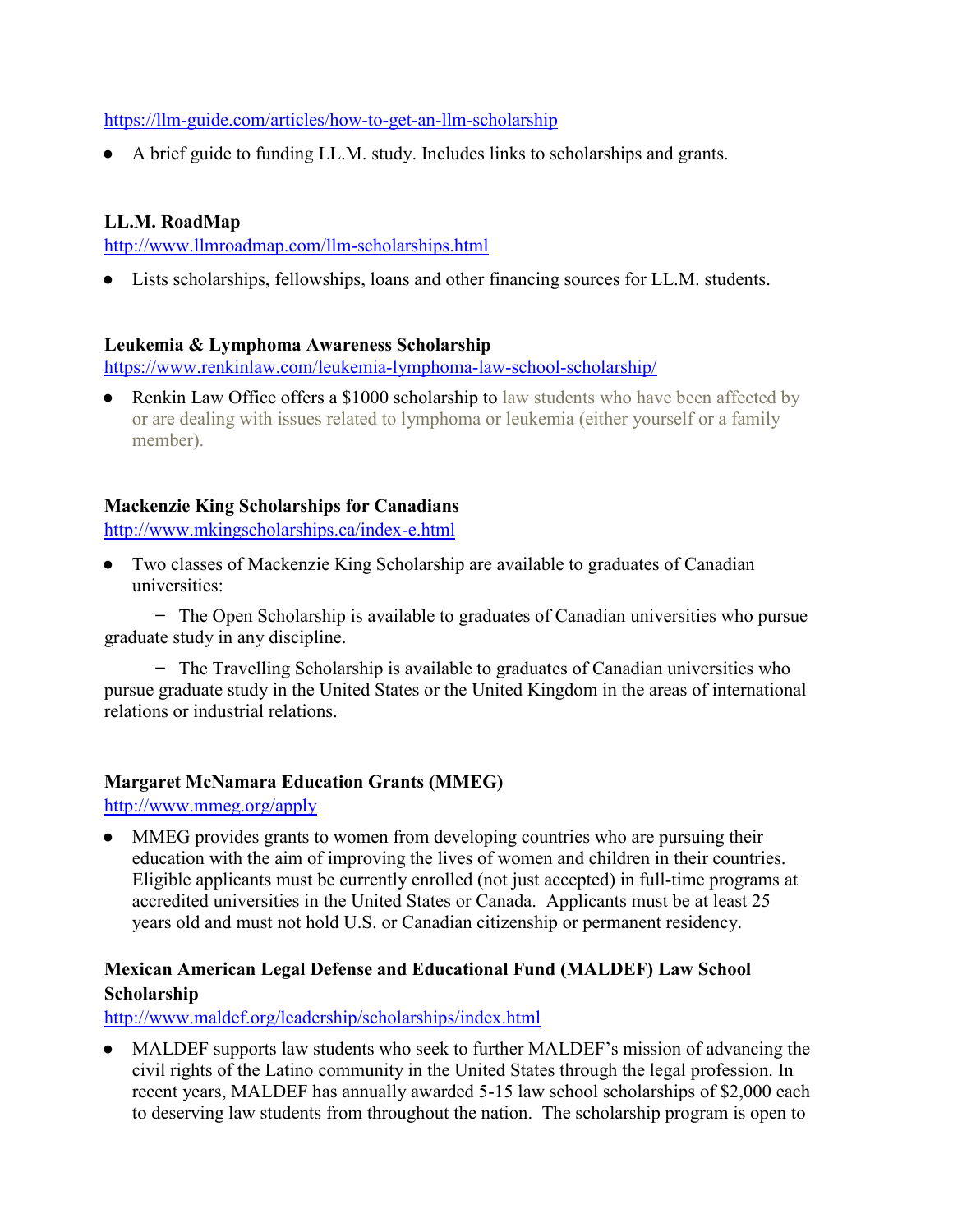all law students enrolled full-time at an accredited United States law school.

## **Morgan & Morgan "For the People" Scholarship**

<https://www.forthepeople.com/scholarship/>

**●** Offers a \$5,000 "For The People" Scholarship awarded annually to an individual who is accepted or currently enrolled in law school and is driven to fight for those who need it most.

## **Mortar Board**

<https://mortarboard.org/awards-fellowships/>

**●** Mortar Board is a college honor society offering several annual fellowship and scholarship opportunities, including for graduate degree studies in any field. Applicants must be current or former collegiate members of Mortar Board.

# **National Asian Pacific American Bar Association (NAPABA) Law Foundation Scholarships**

<https://www.napabalawfoundation.org/scholarships>

**●** The NAPABA Law Foundation awards scholarships to law students who demonstrate a commitment to serve or contribute to the Asian Pacific American community as future leaders. More than eight different scholarship categories are available each year.

# **National University of Singapore/Law Scholarship**

[https://law1.nus.edu.sg/admissions/app\\_periods\\_forms.html](https://law1.nus.edu.sg/admissions/app_periods_forms.html)

**●** Award of \$2,500+ per month for eligible candidates.

# **The O'Connor, Runckel & O'Malley Law Scholarship**

<https://www.orolawfirm.com/law-school-scholarship.html>

**●** Awards one scholarship of \$1,000 each year to the student who best demonstrates academic achievement and the potential to be an outstanding attorney. Applicants must be a U.S. citizen and enrolled as a full-time student in an accredited law school.

# **OppU Achievers Scholarship**

<https://www.opploans.com/scholarship/>

**●** OppU offers four annual scholarships of \$2,500 each. Applicants must be a citizen or resident of the U.S. and enrolled at least part time in college, graduate, professional, or trade school.

## **Patrick Malone & Associates Scholarship**

https:[//www.patrickmalonelaw.com/about-us/law-school-scholarship/](http://www.patrickmalonelaw.com/about-us/law-school-scholarship/)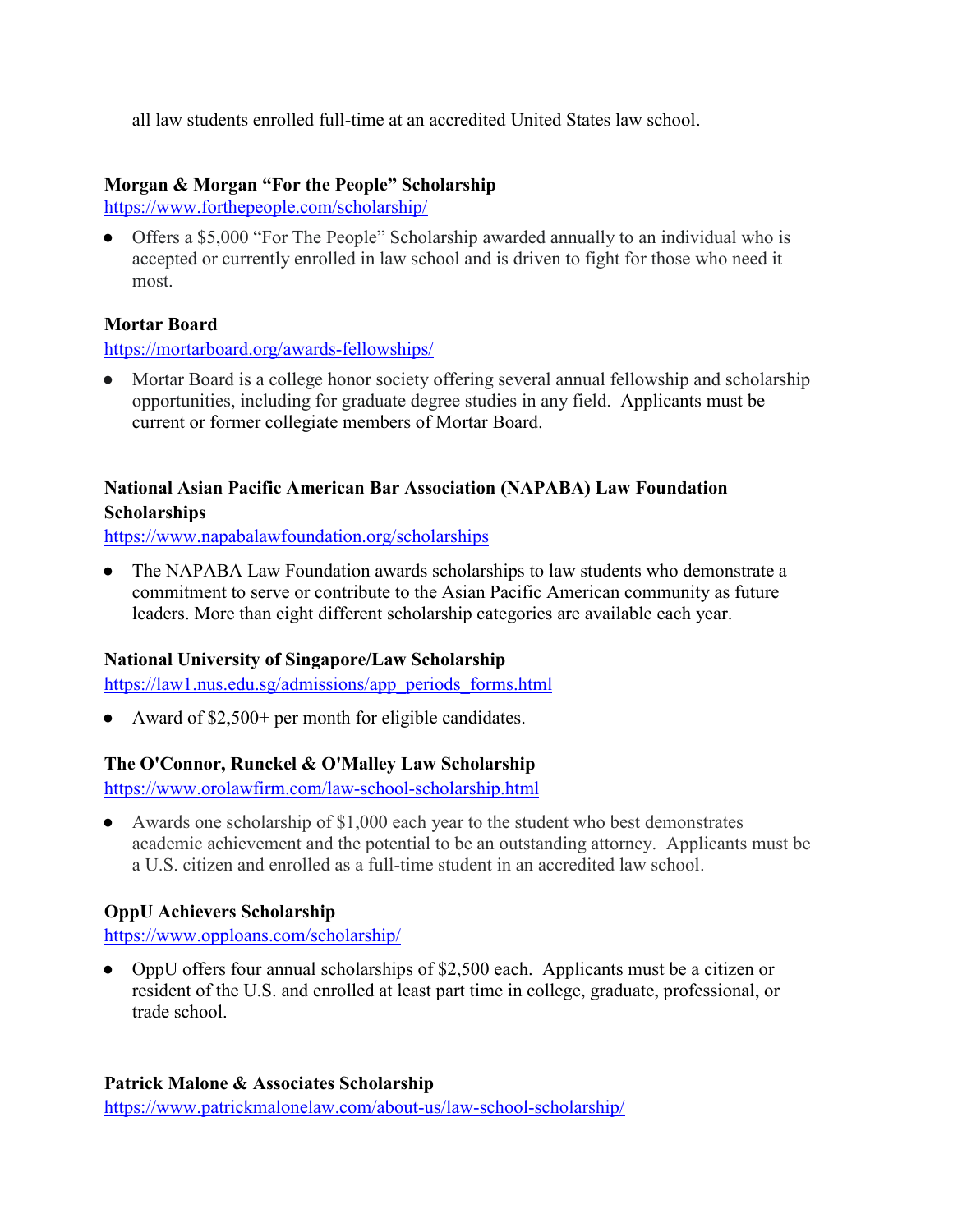**●** Patrick Malone & Associates is offering two scholarships of \$5,000 each to law students committed to a career representing individuals.

### **Paul D. White Scholarship Program**

<http://www.bakerlaw.com/diversity/firmdiversityscholarship>

**●** The Paul D. White Scholarship is awarded annually to law students of Black or African American, Hispanic or Latino, Native Hawaiian or Pacific Islander, Asian, American Indian, or Alaska Native descent. The scholarship includes a paid summer clerkship and a \$7,500 cash award.

#### **Paul and Daisy Soros Fellowships for New Americans**

<https://www.pdsoros.org/>

**●** The Paul & Daisy Soros Fellowships for New Americans program honors the contributions of immigrants and children of immigrants to the United States. Each Fellow receives up to \$90,000 in financial support over two years, and they join a lifelong community of New American Fellows. To be eligible, applicant must be 30 years or younger and both birth parents must have been born outside of the United States as non-U.S. citizens.

#### **P.E.O. International Peace Scholarship Fund for Women**

<https://www.peointernational.org/about-peo-international-peace-scholarship-ips>

**●** The International Peace Scholarship Fund is a program which provides scholarships for selected women from other countries for graduate study in the United States and Canada. The maximum amount awarded to a student is \$12,500. Lesser amounts may be awarded according to individual needs. Citizens and permanent residents of the United States or Canada are not eligible.

Philanthropic Educational Organization (P.E.O.) International <http://www.peointernational.org/>

**●** The [P.E.O. International Peace Scholarship \(IPS\)](http://www.peointernational.org/about-peo-international-peace-scholarship-ips) provides scholarships up to \$12,500 for women from other countries for full-time graduate study in the U.S. and Canada.

#### **Pipeline to Practice Foundation Scholarship**

<https://pipelinetopractice.org/students/#top>

**●** The Pipeline to Practice Foundation offers scholarships to support members of groups that are historically underrepresented in the legal profession. The Foundation believes that diversity can be defined along several dimensions, including: race, ethnicity, culture, gender, sexual orientation, gender identity and expression, socioeconomic status, first generation graduate, physical abilities and military service.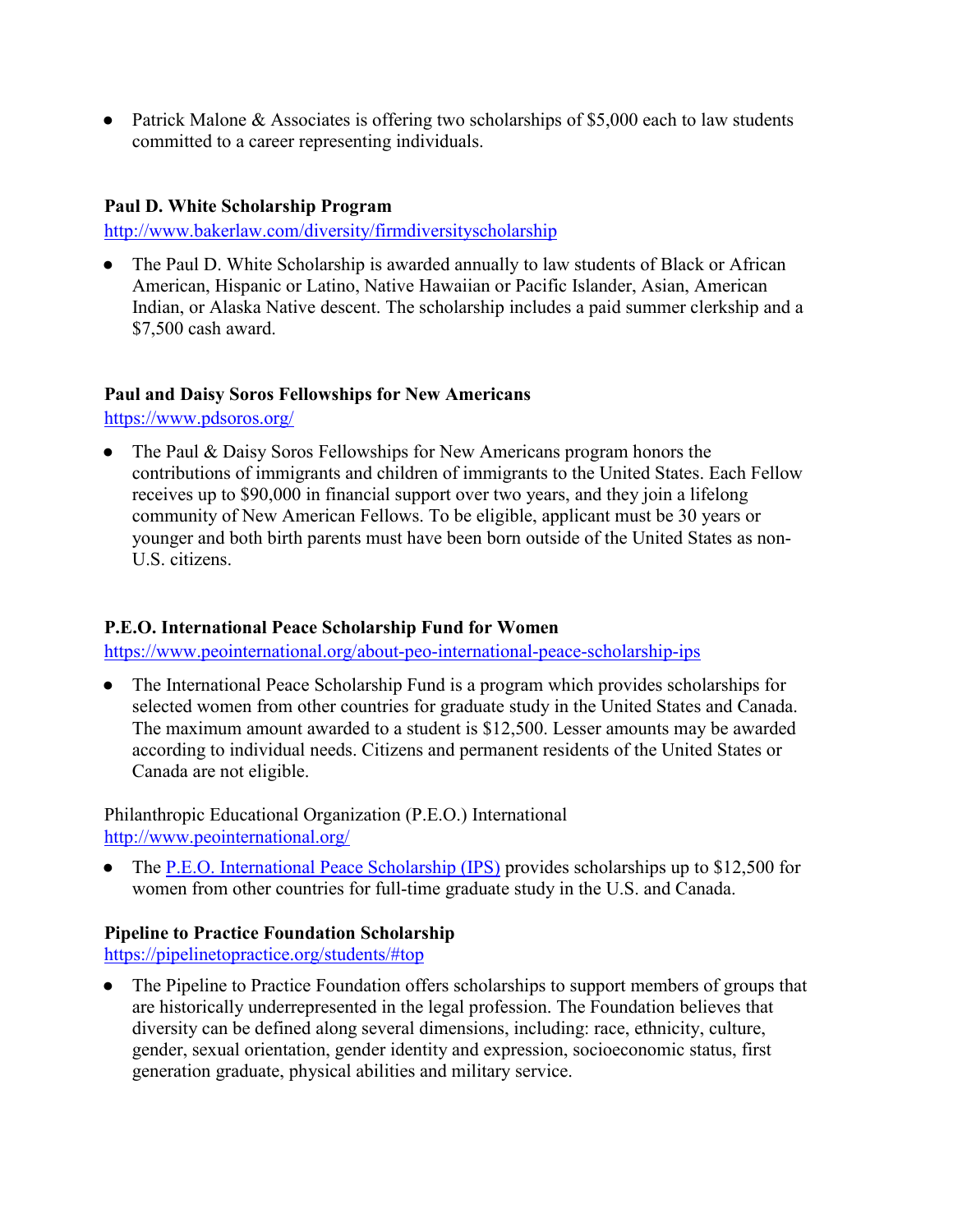### **Point Foundation Scholarships**

<https://pointfoundation.org/point-apply/apply-now/>

**●** Point Foundation is a national scholarship-granting organization supporting lesbian, gay, bisexual, transgender, and queer (LGBTQ) students. Awards are open to all students regardless of citizenship, however the applicant must attend an accredited institution based in the United States and must be "out" as a person who identifies as a member of the LGBTQ community.

### **Poise Foundation Post-Secondary Scholarships**

<http://www.poisefoundation.org/post-secondary-scholarships>

**●** Resource for various post-secondary scholarships including limited funding for graduate studies.

#### **The Qatar Hamid bin Khalifa Al Thani Scholarship**

<http://www.qatareducation.info/International-Students/Scholarships.html>

**●** Offers graduate education funding for Qatar citizens at select universities (USC included).

### **Recording Academy Scholarship**

<https://www.grammy.com/entertainment-law-initiative>

**●** The Recording Academy's Entertainment Law Initiative sponsors an annual writing competition. The winner will receive a \$10,000 scholarship and other perks (such as attending the GRAMMY Awards Show). This contest is open to Juris Doctorate (JD) and master of laws (LLM) candidates currently enrolled at an ABA-accredited law school.

#### **Rotary Foundation District and Global Grants**

<https://www.rotary.org/en/our-programs/scholarships>

**●** Rotary club members can apply to the Rotary Foundation for district and global grants to support scholarships. Global Grants are for graduate-level academic studies in one of Rotary's six areas of focus: promoting peace; fighting disease; providing clean water, sanitation, and hygiene; saving mothers and children; and growing local economies. District grants can be used to sponsor graduate students studying any subject, either locally or abroad.

## **Russell & Lazarus "How Lawyers Make the World a Safer Place" Scholarship** <https://www.russellandlazarus.com/safety-scholarship-for-law-students/>

**●** Every year, Russell & Lazarus APC grants a \$1,000 scholarship to the college student who creates the best video essay that elaborates on how lawyers make the world a safer place. The contest is open to students who are currently enrolled in high school or college and plan pursue any type of post-secondary degree. All submissions are due by August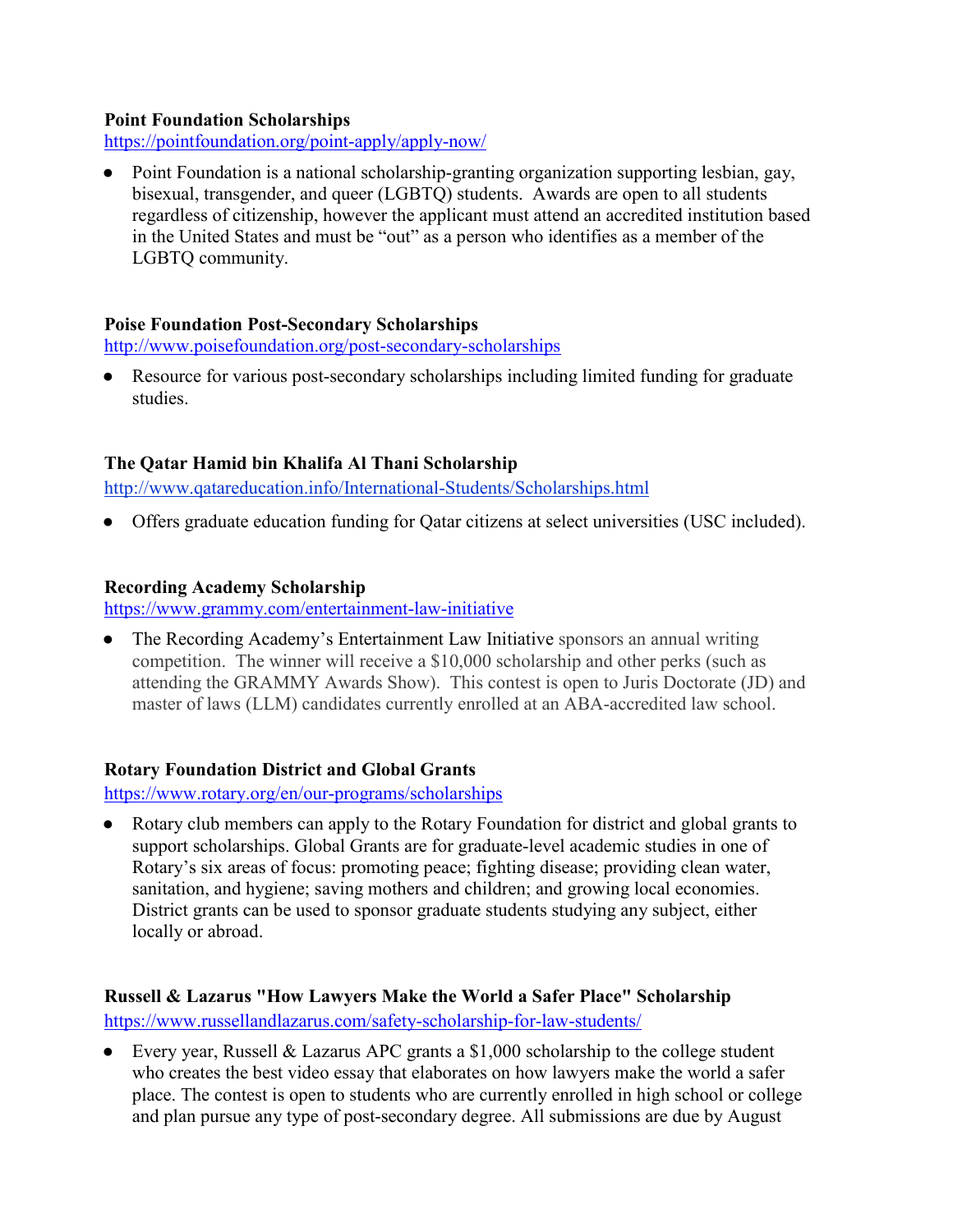15th each year but applications are accepted year round.

### **Saint Andrew's Society of the State of New York (Scotland)**

<http://www.standrewsny.org/Scholarship>

**●** Saint Andrew's Society awards five scholarships annually, each valued at \$35,000 , to support graduate study for one year - three for U.S. students to study in Scotland and two for Scottish students to study in the United States.

### **Serbian Bar Association of America**

<http://www.serbbar.org/scholarships/>

**●** Offers scholarships to students enrolled in JD or LLM programs in the United States.

### **Thomas L. Dickson College Scholarship**

<https://www.dicksonlegal.com/scholarship/>

**●** The Dickson Frohlich Law Office annually awards the Thomas L. Dickson scholarship in the amount of \$1,000. The recipient is chosen by the firm's attorneys based on participation in a video essay contest. Participants must be currently enrolled in an accredited college in the United States or plan to matriculate in the next year.

## **Thanks to Scandinavia Scholarships (TTS)**

<http://www.thankstoscandinavia.org/scholarships/>

**●** TTS scholarships enable Scandinavian and Bulgarian students to pursue graduate degrees in the field of their choice at universities across the United States. Each year two scholarships are awarded to students from each country – Bulgaria, Denmark, Finland, Norway, and Sweden – for a total of ten awards. Applicants must be pursuing a graduate level degree and the scholarship must be used towards tuition or tuition related expenses. All scholarships are \$20,000.

## **United Negro College Fund (UNCF)**

[https://scholarships.uncf.org](https://scholarships.uncf.org/)

**●** Provides detailed information on various scholarship, programs, internships and fellowships offered by UNCF as well as external scholarship programs funded by outside sources. Each program comes with its own eligibility criteria and application deadlines.

## **William Georgetti Scholarship (New Zealand)**

<https://www.universitiesnz.ac.nz/scholarships/william-georgetti-scholarship>